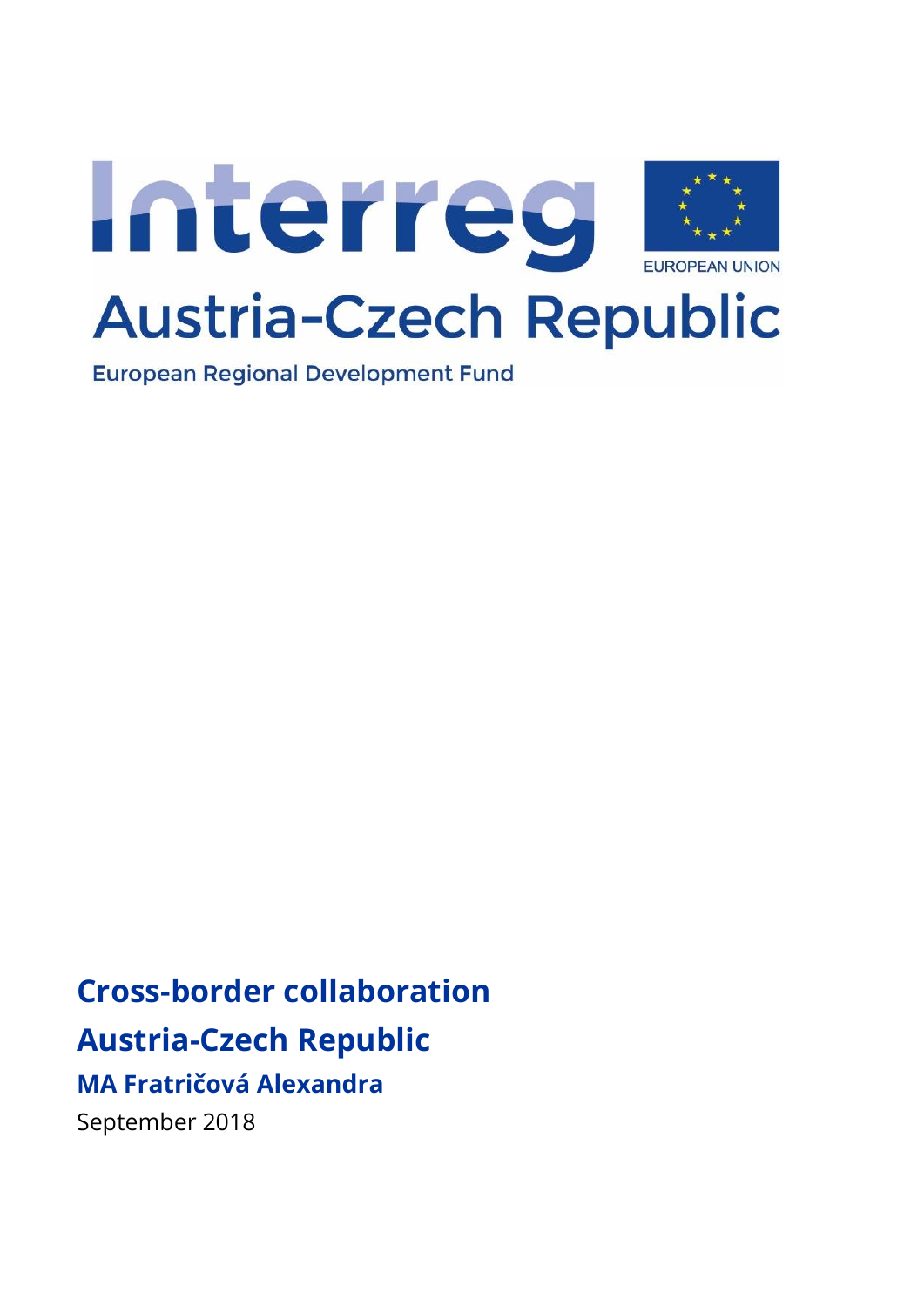# <span id="page-1-0"></span>**Table of Contents**

| $\mathbf{1}$ . |                                                               |  |
|----------------|---------------------------------------------------------------|--|
| 2.             |                                                               |  |
| 3.             |                                                               |  |
| 3.1.           |                                                               |  |
| 3.2.           |                                                               |  |
| 3.3.           |                                                               |  |
| 3.4.           |                                                               |  |
| 4.             |                                                               |  |
| 5.             |                                                               |  |
| 6.             | <b>BILATERAL STRUCTURES SUPPORTING BUSINESS COOPERATION 9</b> |  |
| 6.1.           |                                                               |  |
| 6.2.           |                                                               |  |
| 6.3.           |                                                               |  |
| 7.             |                                                               |  |
| 8.             |                                                               |  |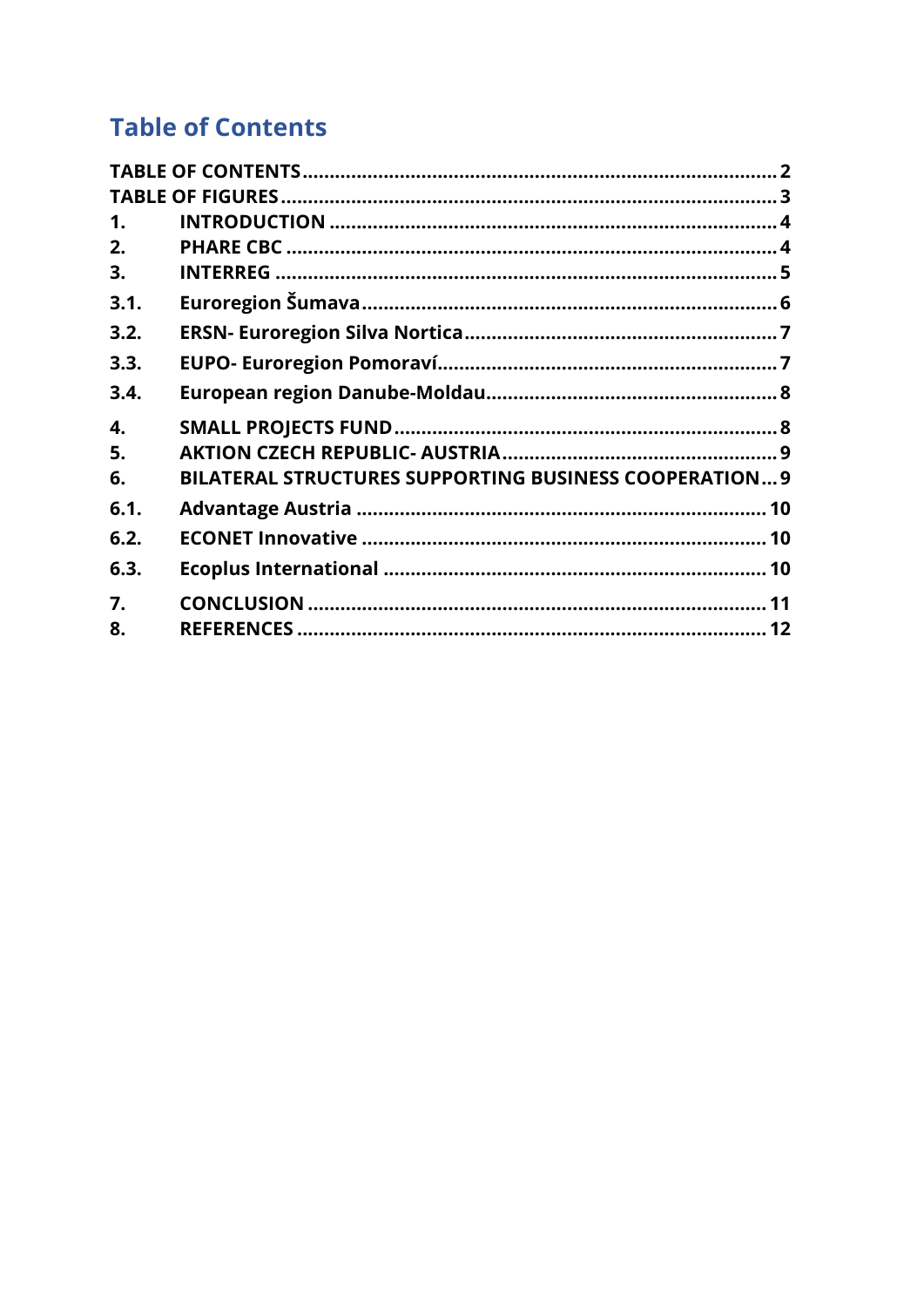# <span id="page-2-0"></span>**Table of Figures**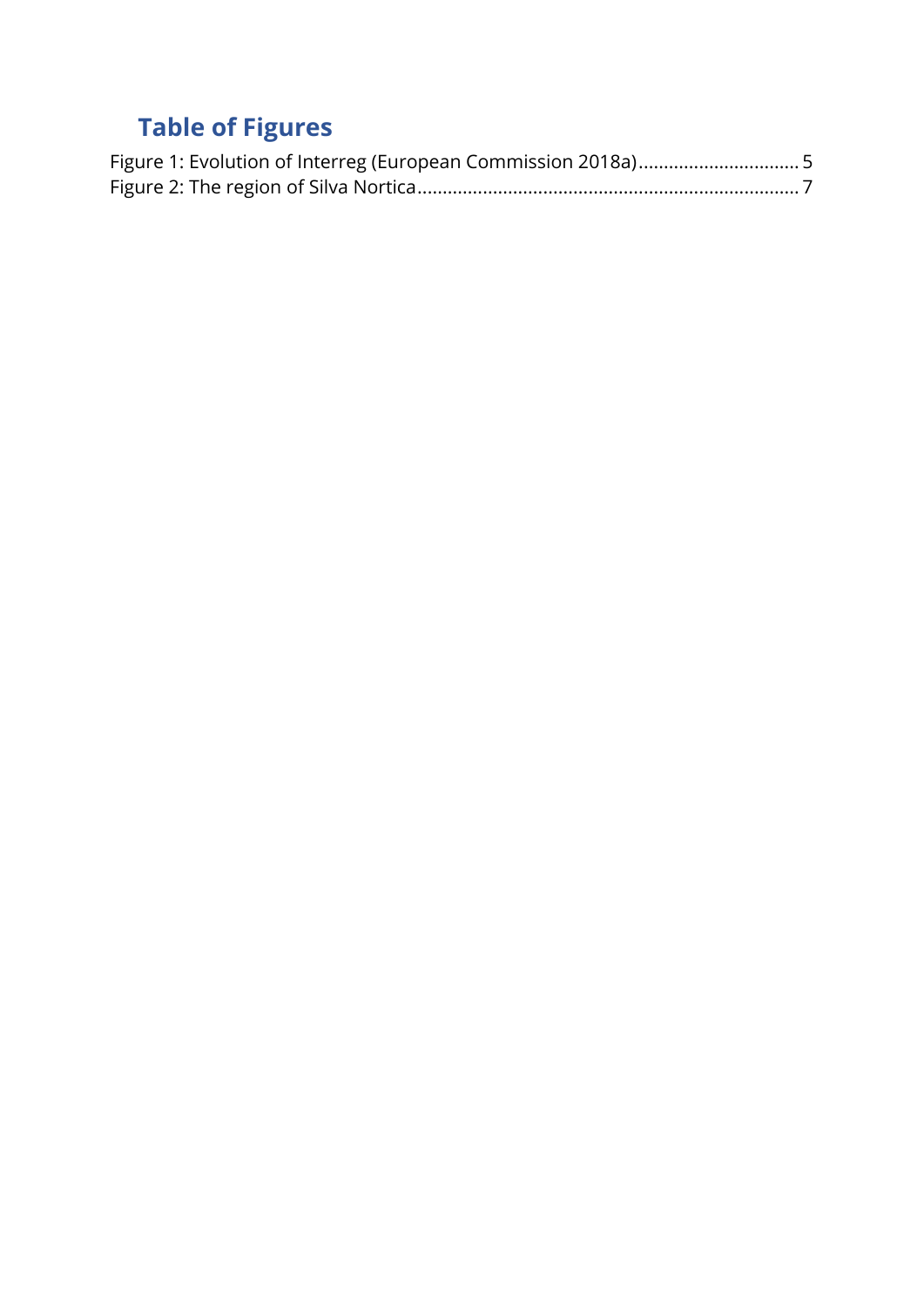# <span id="page-3-0"></span>**1. Introduction**

Austria and the Czech Republic share over 460km of shared borders. In the past, both territories were a part of a single state entity, however, the emergence of the boundaries in 1918 meant a gradual creation of barriers between the two regions, which culminated in 1948 with the Iron Curtain. During this period, the Czech regions created a buffer-zone with heavy military presence and border guards. As a result, the countries were isolated and were developing in different economic and social environments. The collaboration between the two countries intensified after the fall of socialism. (MOT research center 2018) The strengthening of the cross-border collaboration has been an important topic of the European Union since the 1970s as a part of the progress of integration, allowing free movement of people, goods, and capital. The improvement of cross-border collaboration was a crucial aspect during the Czech transformation of economy after the fall of socialism and during the succession of the Czech Republic to the European Union. In this paper, several aspect supporting cross-border collaboration between the two countries will be discussed.

### <span id="page-3-1"></span>**2. Phare CBC**

Phare CBC (Cross Border Co-operation) was a European Union program designed to support the development of border regions in non-EU countries. Originally, it only focused on non-EU border regions neighbouring with an EU member state, but since 1999 it has been extended to the border areas of the candidate countries as well.

The main focus areas of the programme were:

- supporting the economic development of border regions by strengthening existing structures, enhancing the competitiveness of enterprises and the overall revival of the economy on both sides of the borders
- overcoming bottlenecks on both sides of the border, such as environmental pollution problems and lack of infrastructure
- reducing the peripheral character of these areas and thereby increasing the living standard of population
- deepening cooperation between citizens of border regions. (Formánek et al. 2018)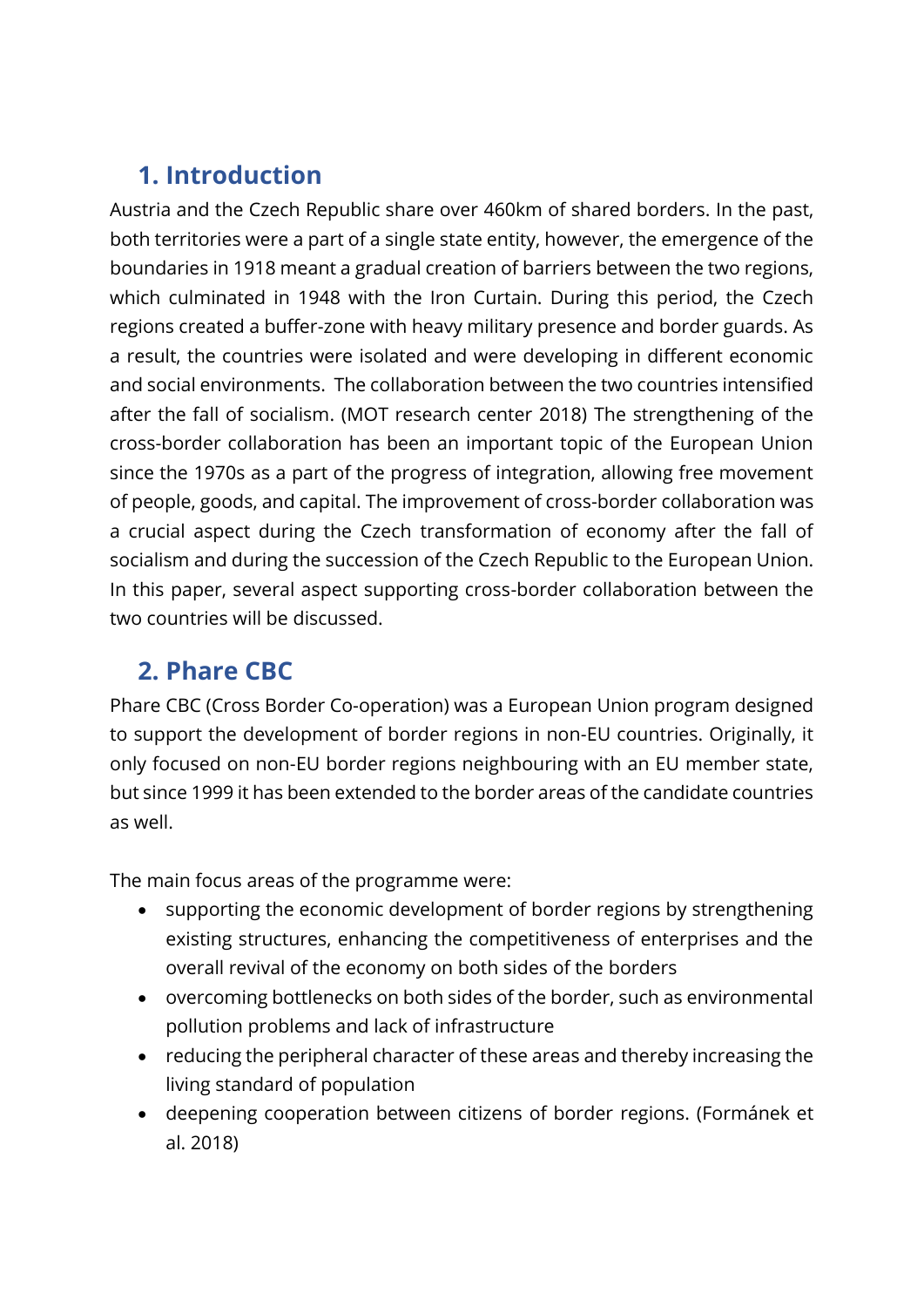# <span id="page-4-0"></span>**3. Interreg**

During the turbulent times of the 90s, an initiative to bring regions closer called Interreg was established, with a budget of € 1 billion to support cross-border collaboration and it became the main instrument of the European Union to support neighbouring regions and their cooperation. "Interreg is built around three strands of cooperation: cross-border (Interreg A), transnational (Interreg B) and interregional (Interreg C)." (European Commission 2018a) The Interreg IIIA programme replaced Phare CBC after the succession of the Czech Republic to the European Union. The total amount of funds allocated to the Czech Republic - Austria area was € 8.6 million, of which approximately 10% was a Disposition Fund, designed to support small projects. The maximum financial support for one project was also relatively low- there was a limit of  $\epsilon$  10 000, calls for new projects were usually announced twice a year. (DotaceEU 2018; Interreg IIIA 2018)



*Figure 1: Evolution of Interreg (European Commission 2018a)*

<span id="page-4-1"></span>The Interreg V programme (Interreg V: 2014-2020 period) set three main areas of goals it plans to achieve: simplification, concentration, and result orientation in the following spheres

- research and innovation
- information and communication technologies
- competitiveness of SMEs
- low-carbon economy
- combating climate change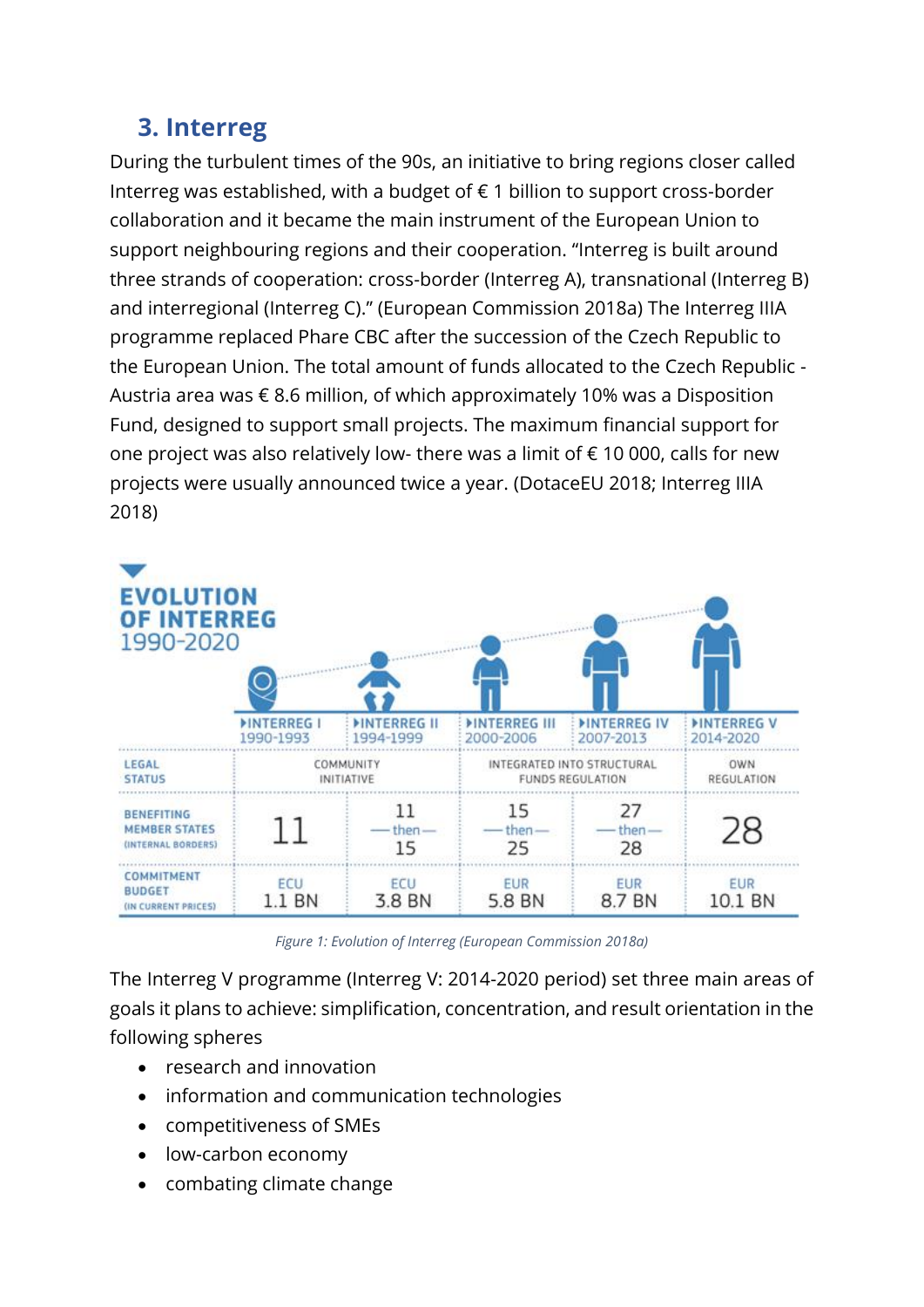- environment and resource efficiency
- sustainable transport
- employment and mobility
- social inclusion
- better education, training
- better public administration (European Commission 2018a)

The goals are in line with the overall principles of the cohesion policy of the European Union:

- Concentration of resources, effort, and spending
- Programming (not funding individual programmes)
- Additionality (the programme does not replace spending of a member country) (European Commission 2018b)

Currently there are three Euroregions and one European region programmes within Interreg V-A Austria-Czech Republic.

- Euroregion Sumava
- Euroregion Silva Nortica
- Euroregion Pomoraví
- European region Danube-Moldau

#### **3.1. Euroregion Šumava**

<span id="page-5-0"></span>Euroregion Šumava was founded in 1993 in Český Krumlov. It includes the territory of the districts of Domažlice, Klatovy, Prachatice, Český Krumlov and Strakonice. The cross-border partners of the Euroregion Šumava are Euregio Bayerischer Wald - Unterer Inn in Bavaria and Regionalmanagement Mühlviertel in Upper Austria. Together with these partners, the Euroregion Sumava forms one crossborder unit.

The main activity of the Euroregion Šumava is:

- improving and coordinating cross-border cooperation
- representation of the region
- information exchange
- administration of the Disposition Fund
- participation in the development of EU development strategies and programs (Euroregio 2018)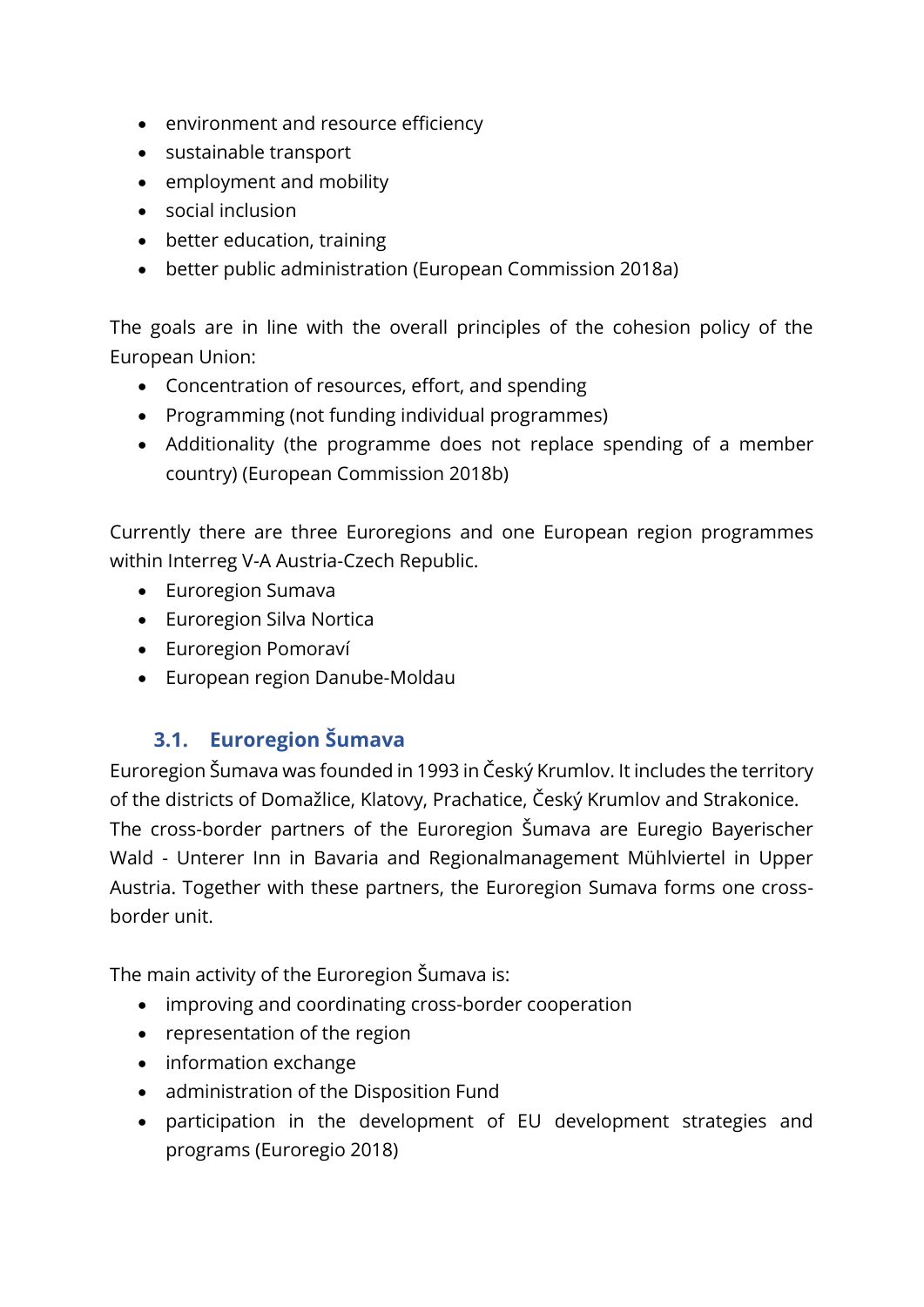#### **3.2. ERSN- Euroregion Silva Nortica**

<span id="page-6-0"></span>The Euroregion Silva Nortica (ERSN) was established in 2002 to improve crossborder cooperation between Austria and the Czech Republic. Founding members on the Czech side were the Association of Legal Persons South Bohemian Silva Nortica and on the Austrian side it was Europaplattform Pro Waldviertel. The Euroregion therefore consists of two legal associations. In 2005, the ERSN became a member of the Association of European Border Regions. (Silva Nortica 2018)



*Figure 2: The region of Silva Nortica*

<span id="page-6-2"></span>In the 2007-2013 period, the ERSN participated in six projects whose aggregate value was almost  $\epsilon$  8 million. The projects were focused on integration of rural areas, support of the establishment of the Danube-Vltava region, and support of the cross-border transportation. (DotaceEU 2016; Silva Nortica 2018)

#### **3.3. EUPO- Euroregion Pomoraví**

<span id="page-6-1"></span>The EUPO-Pomoraví Euroregion was established in 1999 and it includes the territories of Austria, the Czech Republic and Slovakia (Weinviertel in Austria, Záhorie in Slovakia, and South Moravia in Czech Republic). The main objective of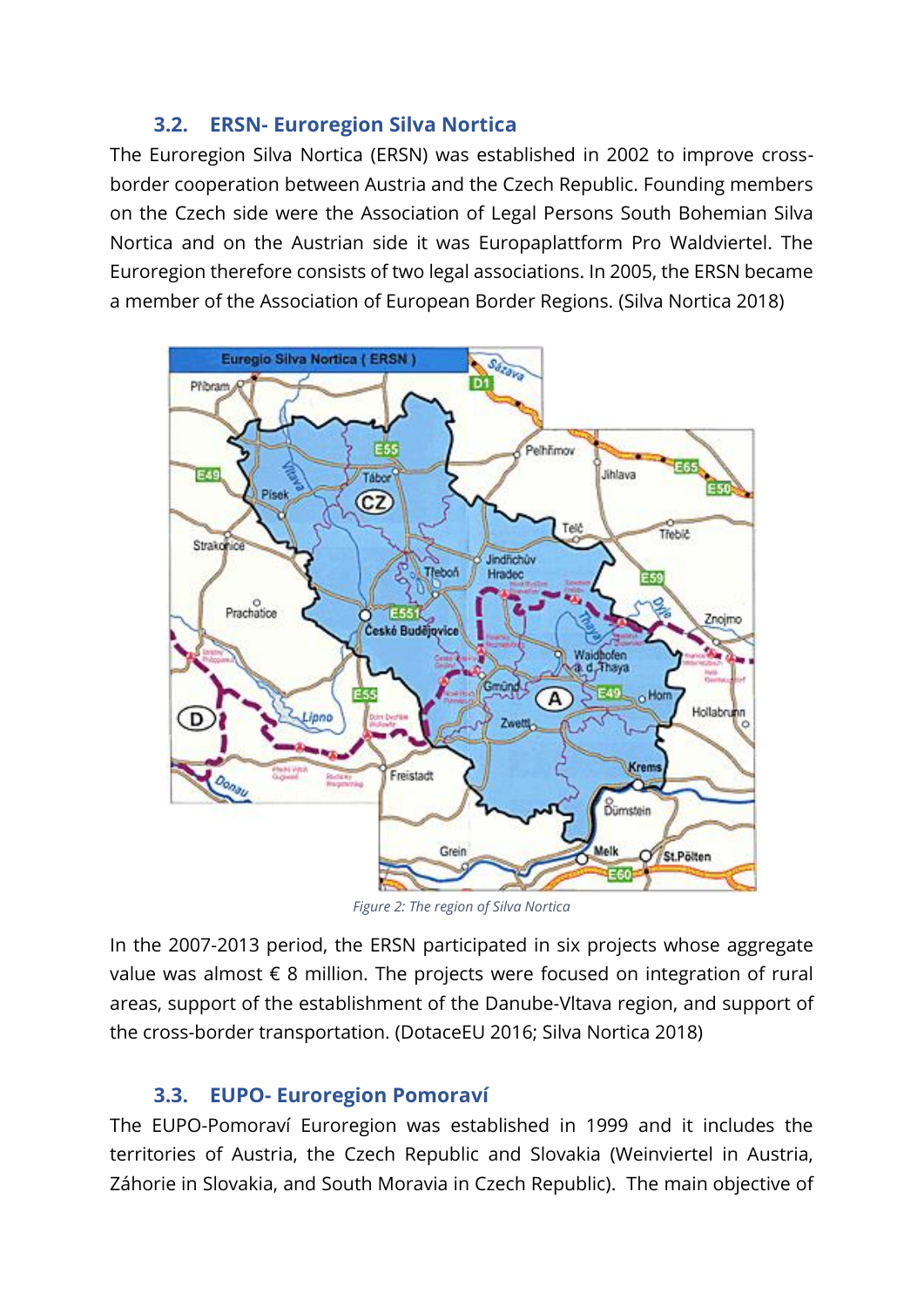the initiative is to develop economic, environmental, and cultural cooperation between the three countries. (SOM JM 2018)

#### **3.4. European region Danube-Moldau**

<span id="page-7-0"></span>The program "Europe region Danube-Vltava" is an economic, social, and community development project of Austria, the Czech Republic, and Germany. Seven partner regions are a part of the program; Upper Austria, Lower Austria, Lower Bavaria with Altötting, Upper Palatinate, Pilsen region, South Bohemian region, and Vysočina region. The areas of interest include research and innovation, cooperation of universities, qualified workforce market, tourism, mobility and transport, and cooperation of clusters and companies. Among the goals of the Danube-Vltava region is to create a prosperous economic space, and to develop a dynamic region with attractive future for its inhabitants. Moreover, the aim is to support competitiveness of the local companies, create more jobs by supporting cross-border cooperation, and preserve natural and cultural areas. (Danube-Moldau 2018)

## <span id="page-7-1"></span>**4. Small projects fund**

The Small projects fund is a tool supporting projects with a lower financial volume and local significance with a cross-border impact. It is a part of the INTERREG V-A program Austria - Czech Republic. The Small projects fund is implemented in the form of one joint project covering the entire program area and is managed by the regional administrators.

Basic characteristics of projects supported by Small projects fund are:

- It allows small scale projects with a support of 85%. Minimum grant is  $\epsilon$  3 000, and maximum € 20 000.
- Only non-investment projects will be supported (institutional cooperation).
- The applicant may have a maximum of two project partners, of which at least one must be an Austrian partner from the assisted territory. In the case of a partner from Vienna, another Austrian partner from the assisted area must be represented in the project.
- Each small project must meet at least three cross-border cooperation criteria:
	- Joint training (mandatory) Joint Implementation (mandatory)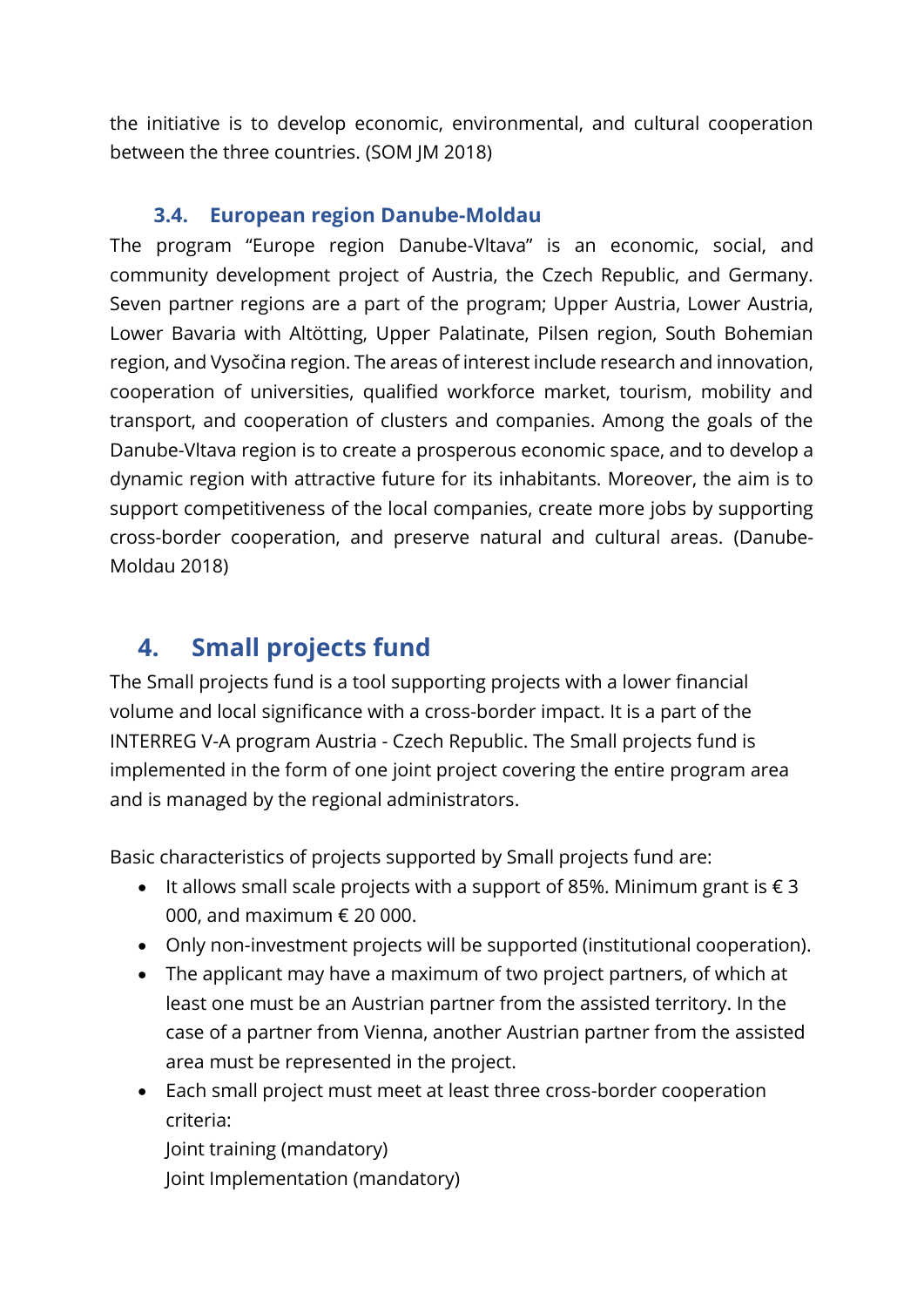Joint financing (optional) Joint staff (optional criterion)

- The project has to create and have benefits to the people on both sides of the border. If a project is implemented in only one country, the crossborder impact and benefits resulting from its implementation for both countries must be clearly demonstrated.
- The duration of the project is a maximum of 15 months.

During the Phare CBC, approximately  $\epsilon$  5.8 million was allocated for the Small projects fund, in the period 2004-2006 (for the Disposition Fund) it was € 970 000 000 and in the last phase of 2007 - 2013 it was € 6.9 million. (Centre for regional development of the Czech Republic 2018; European territorial cooperation Czech Republic-Austria 2018; RRAJM 2018)

# <span id="page-8-0"></span>**5. Aktion Czech Republic- Austria**

The programme was established in 1992 and it supports bilateral cooperation of education and research at tertiary levels. The initiative is supported by both countries' Ministry of Education. The primary goal is to further develop the collaboration of both countries.

"Two types of activities are supported:

- individual study stay scholarships and research scholarships for the stay in the second country and for participation in the summer language courses and summer schools.
- institutional funding of cooperation projects of Czech and Austrian institutions in higher education; see the guidelines for project proposals' submission, financing and conclusion." (AKTION 2018)

The committee of the initiative (five Austrian and five Czech members) evaluate the project proposals three times a year. (AKTION 2018)

### <span id="page-8-1"></span>**6. Bilateral structures supporting business cooperation**

There is a well-developed infrastructure to support cross-border cooperation of companies in Austria and in the Czech Republic. The help of organizations and structures to support cross-border collaboration is largely focused on providing contacts in the respective foreign country and to overcome language barriers,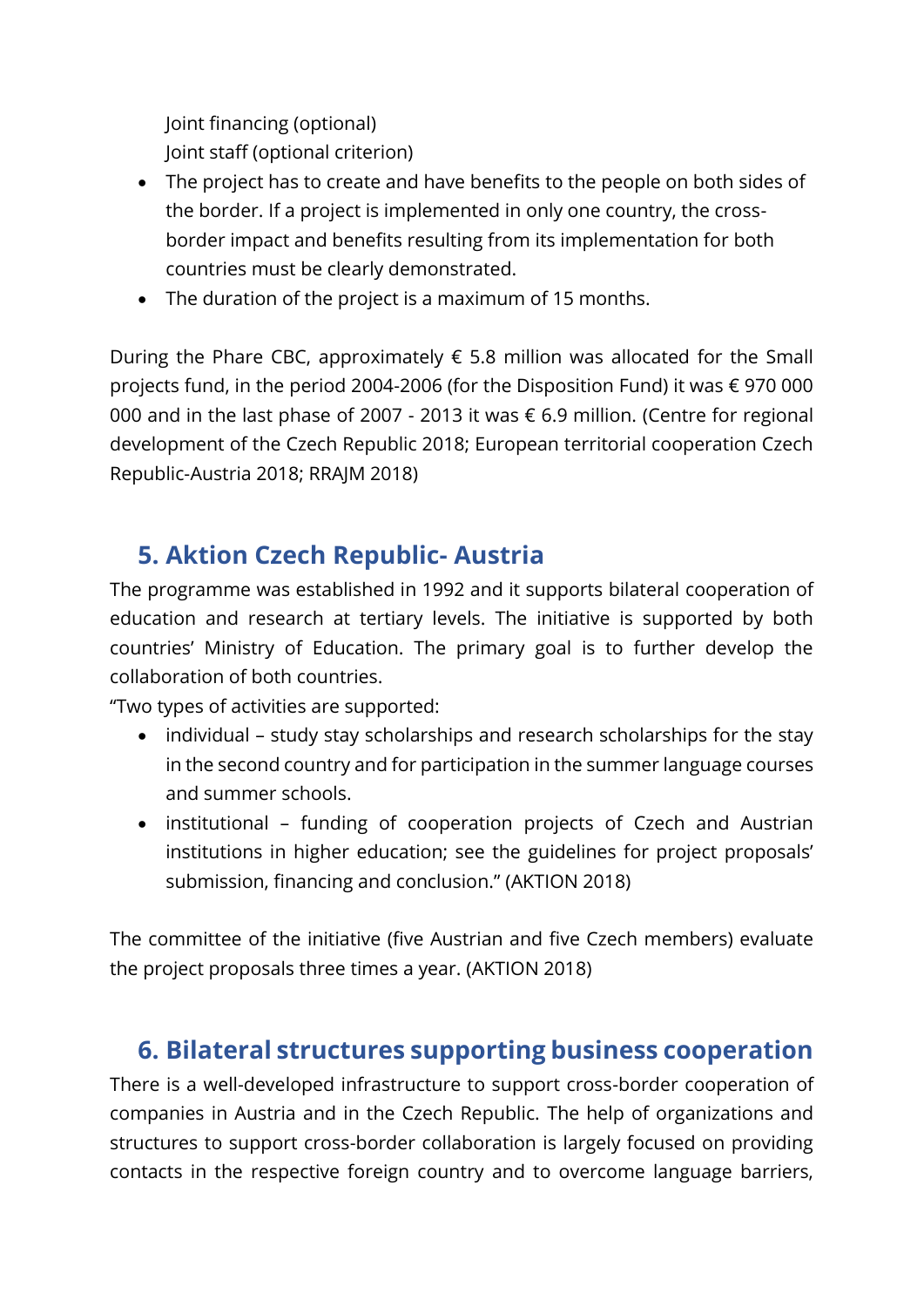bureaucratic hurdles, and tax barriers. The collaboration is supported by various meetings and through networks where companies can advertise the services they offer or look for.

#### **6.1. Advantage Austria**

<span id="page-9-0"></span>An important contact partner for Austrian companies in the Czech Republic is the international agency of the Austrian Chamber of Commerce Advantage Austria. Advantage Austria is the official representation of the Austrian economy in foreign countries, and it provides a worldwide network in more than 70 countries. The offices of "Advantage Austria" provide companies and their international business partners with a wide range of services, such as

- search for suitable suppliers or business partners
- contact and mediation with importers, distributors or sales representatives
- providing detailed information about the economic location and entry into the Austrian market

Moreover, the organization offers cooperative meeting for Austrian and Czech companies from various industries, participation on collaborative fairs, and many other activities. Furthermore, Advantage Austria has a advertising portal, where companies from Austria and the Czech Republic can promote their offers and look for a suitable collaboration partner for their ventures. (Schejbalova 2012)

#### **6.2. ECONET Innovative**

<span id="page-9-1"></span>ECONET Innovative was a project by the Czech Chamber of Commerce, which the Austrian companies can use to improve their collaboration efforts in the Czech Republic. The programme was focused on small and medium-sized enterprises and was active from 2008-2012. During the 3 years of its activity, the ECONET organized 3 business meetings with workshops, 6 business clubs for businesswomen, 2 cooperative meetings, and 3 seminars for seven hundred participants to promote the collaboration between both countries.

#### **6.3. Ecoplus International**

<span id="page-9-2"></span>Ecoplus Internationa GmbH is a non-profit organization supporting cross-border collaboration of small and medium-sized enterprises at federal level (it is a government organization of Lower Austria). The organization is active in the Czech Republic, Slovakia, Romania, Poland, Hungary, and Bulgaria. It provides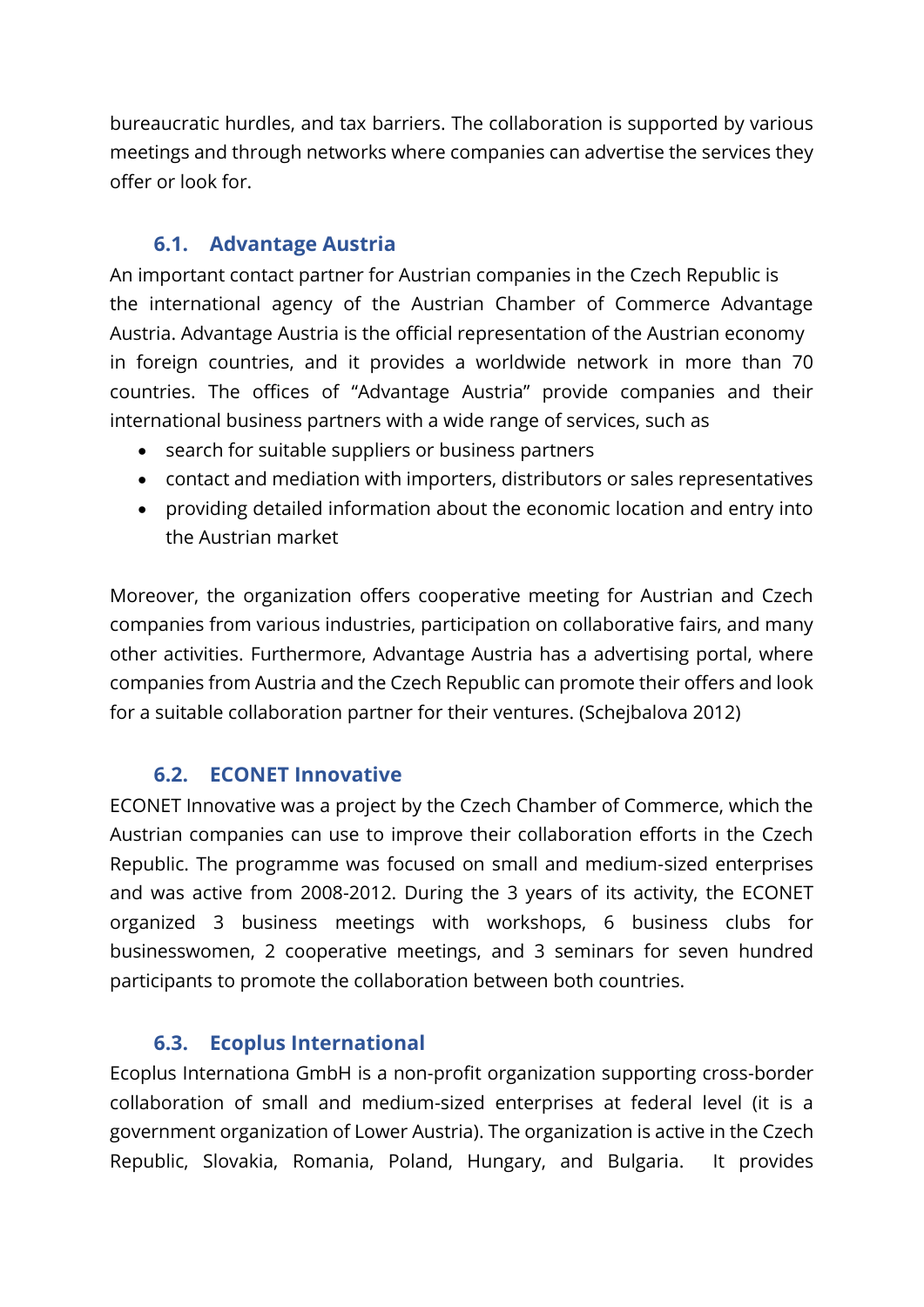information about foreign markets and their regulations, business environment, and possibilities. The organization also connects companies with suitable distributors, sales partners and business entities on the foreign markets. The office for the Czech Republic is located in Prague. (Schejbalova 2012)

#### <span id="page-10-0"></span>**7. Conclusion**

The paper discussed various aspects of cross-border collaboration between the Czech Republic and Austria. The European Union actively supports the cooperation of both neighbouring countries and the development and interconnection of infrastructure, business environment, and regulations. Austria and the Czech Republic have a long history of collaborative activities and there is a well-developed infrastructure supporting companies wanting to find a suitable business partner in the respective country in a specific industry. The development of the regional collaboration has been significantly supported by the European Union, which has been providing financial support to numerous projects and programmes. Numerous Austrian organizations are active on the Czech market and vice versa and they offer services to companies in spheres of consulting and networking, which significantly supports the cross-border collaboration of companies in these two territories.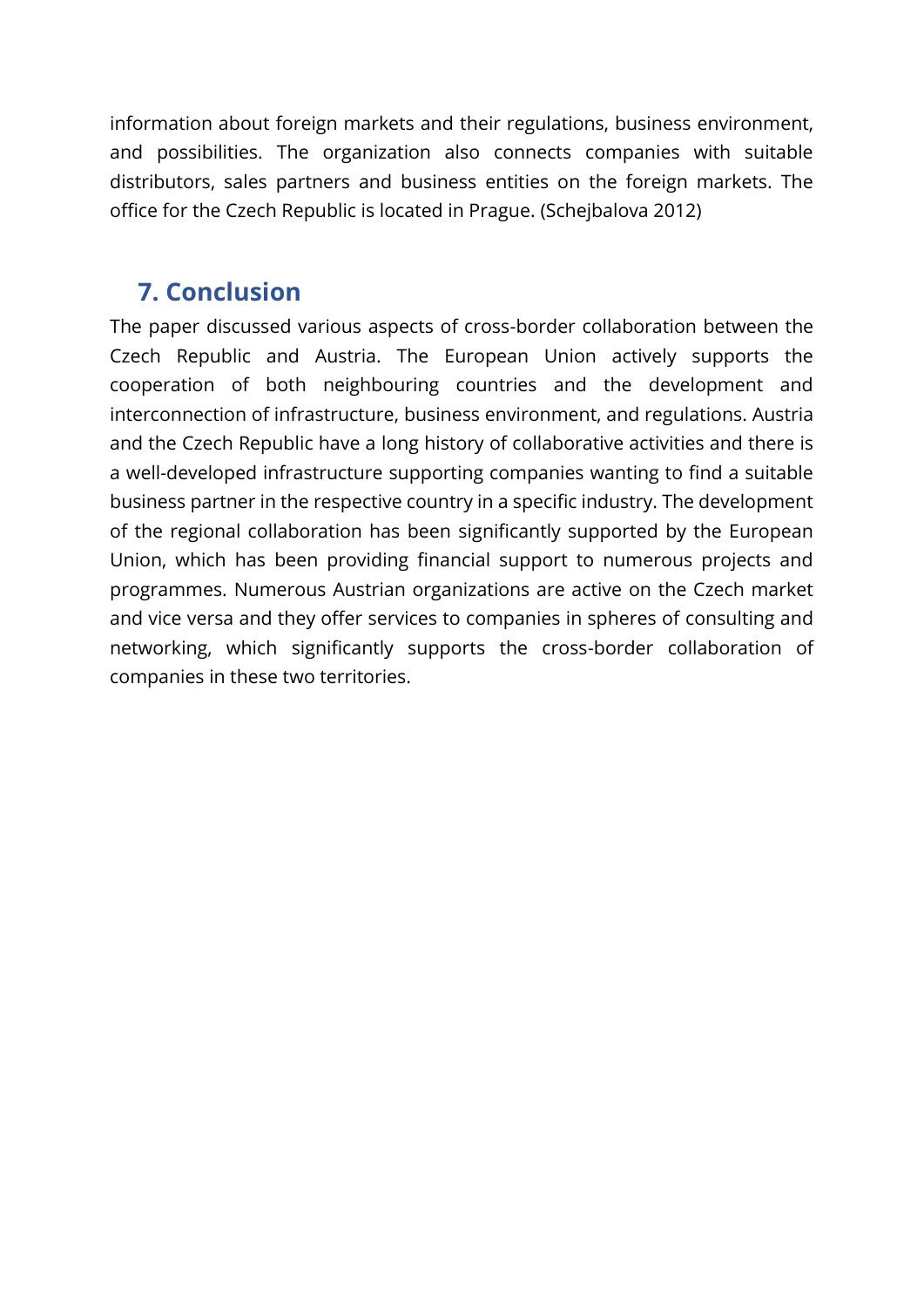### <span id="page-11-0"></span>**8. References**

- AKTION (2018), "AKTION Czech Republic-Austria www.DZS.cz," [available at http://www.dzs.cz/en/aktion-czech-republic-austria/].
- Centre for regional development of the Czech Republic (2018), [available at http://www.crr.cz/en/].
- Danube-Moldau (2018), "Europaregion | europaregion.org," [available at http://www.europaregion.org/].
- DotaceEU (2016), "DotaceEU," [available at https://www.dotaceeu.cz/en/Fondy-EU/Programove-obdobi-2007-2013/Programy-2007-2013/Evropska-uzemnispoluprace/OP-Rakousko-CR].
- ——— (2018), "DotaceEU INTERREG V-A Rakousko Česká republika," [available at https://www.dotaceeu.cz/cs/Fondy-EU/2014-2020/Operacni-programy/OP-Rakousko-%E2%80%93-CR].
- European Commission (2018a), "Interreg : European Territorial Co-operation Regional Policy - European Commission," [available at http://ec.europa.eu/regional\_policy/en/policy/cooperation/europeanterritorial/].
- ——— (2018b), "Principles Regional Policy European Commission," [available at http://ec.europa.eu/regional\_policy/en/policy/how/principles/].
- European territorial cooperation Czech Republic-Austria (2018), [available at http://2007-2013.at-cz.eu/at-cz/cz/1\_program.html].
- Euroregio (2018), "Euroregion Šumava," [available at
- http://www.euregio.cz/euregio/index.php?page=30&lang=cz&sm=1#].
- Formánek, Project M., Graphic M. Nová, Coding M. Formánek, and Programing M. Formánek (2018), "Phare CBC | www.euroregion-silesia.cz," [available at http://www.euroregion-silesia.cz/show\_text.php?id=programy-EU-PHARE-CBCo-programu&open\_menu=75].
- Interreg IIIA (2018), "Co je Interreg IIIA?," [available at http://www.interreg3a.cz/].
- MOT research center (2018), "espaces-transfrontaliers.org: Border factsheets," [available at http://www.espaces-transfrontaliers.org/en/bdd
	- borders/frontiers/frontier/show/autriche-republique-tcheque/].
- RRAJM (2018), "Fond malých projektů | Regionální rozvojová agentura jižní Moravy," [available at http://www.rrajm.cz/projekty-rrajm/fond-malychprojektu/].
- Schejbalova, B. (2012), "Rakousko-česka spoluprace MSP," Masarykova Univerzita, Brno.